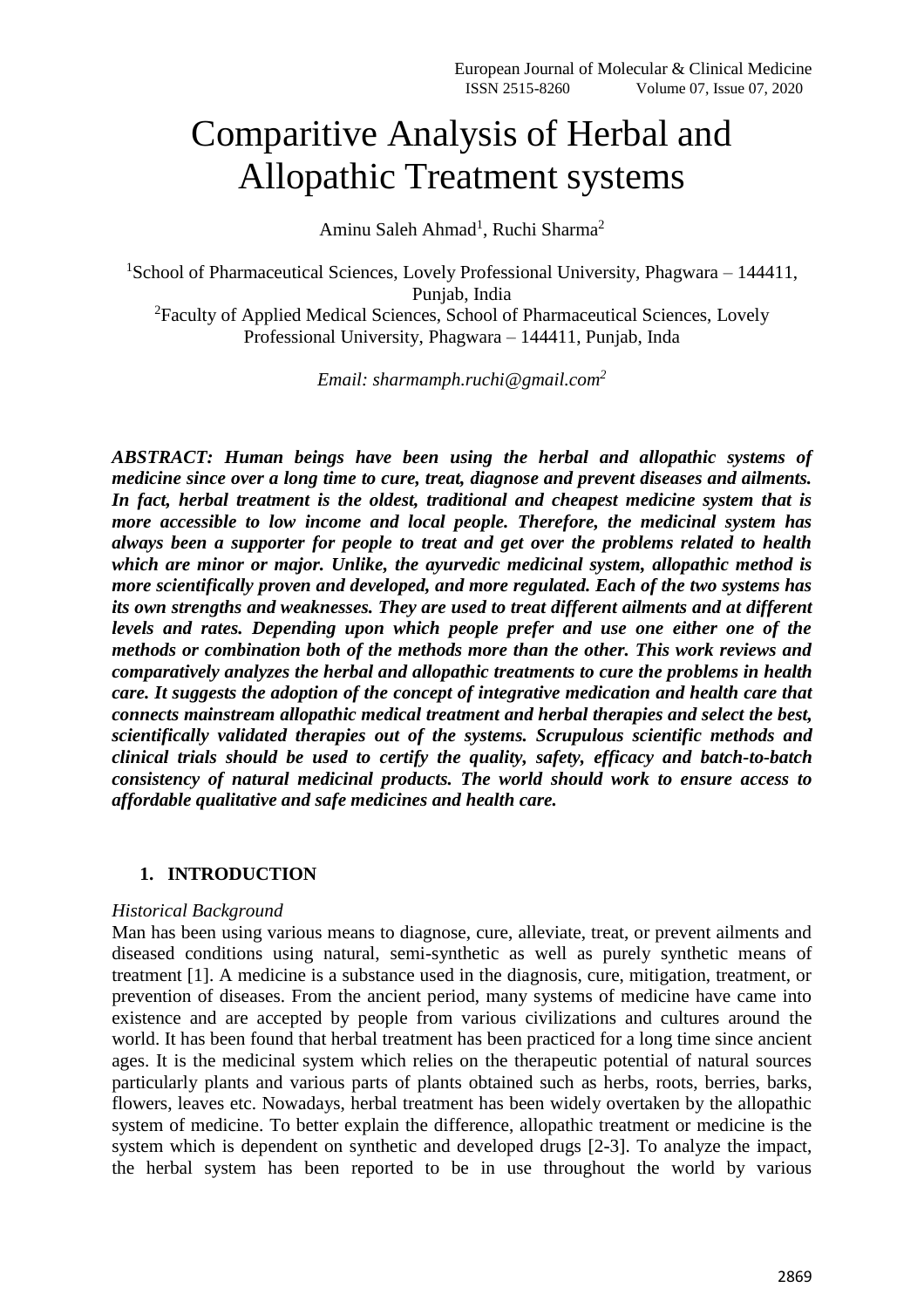communities. From the traditional point of view, people from various countries have extensive record of using plants and their parts in treatment and healing rituals. These include India, Africa, Native America, Mediterranean, China and Greece [4]. The rich Indian Ayurvedic medicine, the Pun-tsao records of the Chinese, the Hippocratic Corpus of the Greek, the Roman De Materia Medica and the Egyptian papyrus, have documented thousands of plant sources for treating ailments over many years. The Indian Ayurvedic, Siddha, Unani and homeopathy systems of medicine are some of the worlds' richest and oldest medicinal systems of treatment that involve the use of herbal medicine. This treasure of knowledge has been recorded in Sanskrit more than 4, 000 years ago. Similarly, NeiChing is a collection of medicines compiled by the Chinese Yellow Emperor in the  $13<sup>th</sup>$  century 100 B.C. Furthermore, the medicinal plants used between 1900 to 400 BC were described by the Assyrians on 660 clay tablets (5). Although, the herbal medicine system is rich due to the widespread treasure of all kind of therapeutic agents but some of the sources have been exceptional. Few of such sources can be enlisted to scrutinize the influence on the health care system. One such agent is identified by Ancient Hindus. They extracted reserpine, an antihypertensive from the root of snakelike root of Rauwolfia serpentine plant and used it in the treatment of hypertension, insomnia, and insanity. Since its time of discovery, till now it is holding a great responsibility in providing the therapeutic activity. Another such herbal source is Cinchona bark, which was being utilized by South American Indians for treating chills and fevers. The same plant was being used by the Europeans to treat malaria [1,6].

Allopathic medicine or modern therapeutics is believed to have begun in the 1250s when foxglove plant's extract was employed to treat dropsy (congestive heart failure). Thereafter, further advancement helped the allopathic system to grow in the field of manufacturing, quality control, diagnostics and treatment. Lately, with the updation of law and regulatory authorization, the procedures and drug regulatory affairs were given preferences. Thus, it lead to progress related to quality, safety and efficiency of the system (**7**). The scientific advancements then made it easy to extract, analyze and refine active constituents of natural products. Later these products were improved and their synthetic and semi-synthetic drugs were synthesized made for treatment of similar or variant diseases.

The present study thus aims to explore the information related to development and comparison of the two systems of medicine. The efficacy, advantages and limitations of these systems will also be covered to understand the future perspectives. Therefore, an unbiased and appropriate conclusion is expected to be drawn from the reported researches and findings.

# **REVIEW OF LITERATURE**

# **Allopathic Medicinal System: Treatment Perspectives**

A German physician Samuel Hahnemann derived the word allopathy from two Greek terms, allos which represents other or opposite, and pathos which depicts suffering. Allopathic treatment depends upon administering the medicinal agent which generates opposite effect as that of produced by the disease [1-2]. Allopathic system of medicine relies on proven scientific tests, tools and procedures. It uses synthetic, semi-synthetic and improved drugs of known efficacy, safety and quality in treatment of ailments and diseased conditions. It lays emphasis on the specific disease affecting the body and considers good health as a condition when a person suffers no disease. The medicinal system utilizes drugs that are properly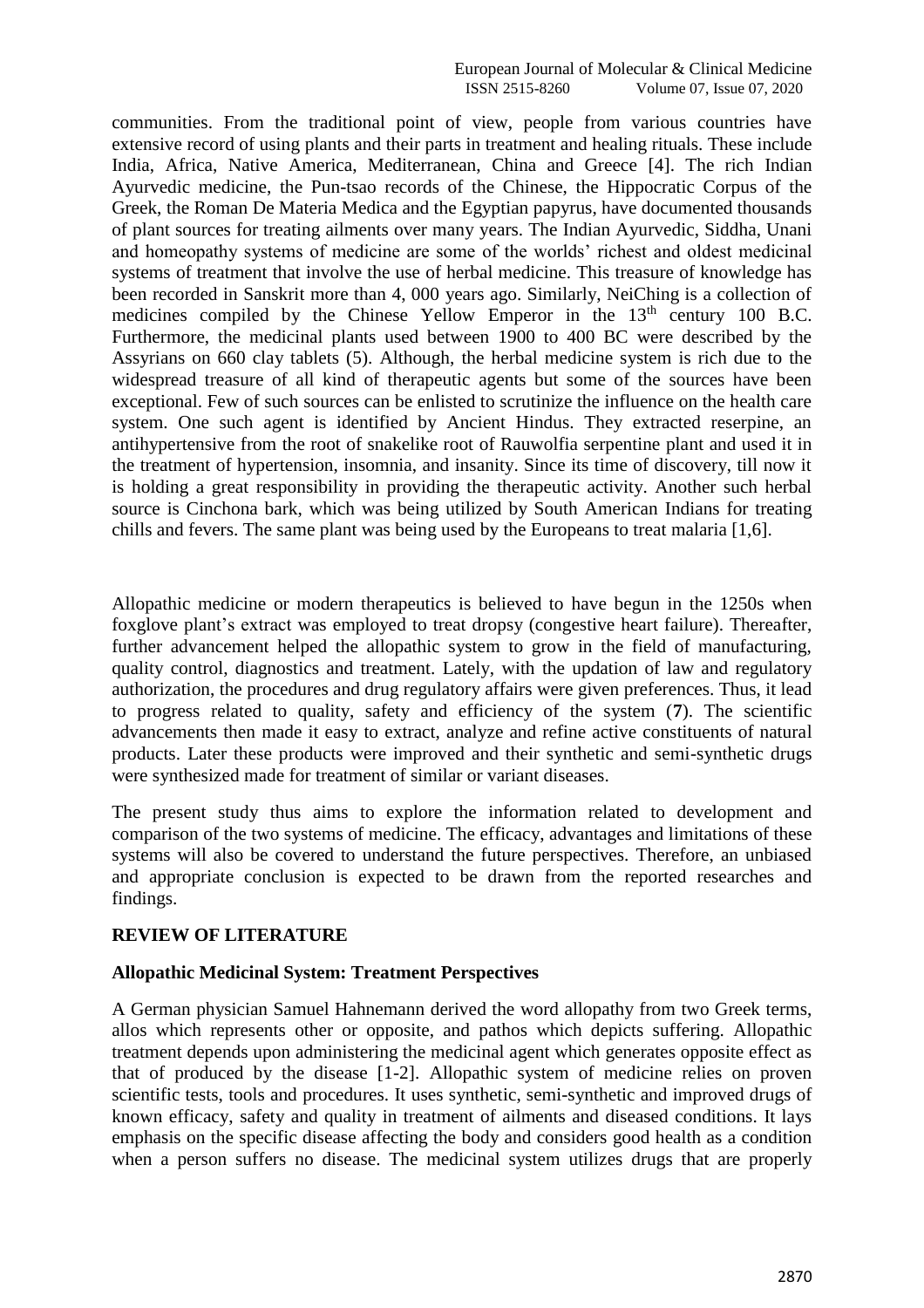regulated in terms of approval, usage and commercialization by various international and local regulatory agencies. It can be considered as a symptomatic system of treatment [8].

# **Herbal Medicinal System: Treatment Perspectives**

The term herbal medicine is derived from the word herb, which originally refers to the dried and fresh flowering or leafy green part of plants. But nowadays, the term is been commonly used for all parts of plants such as leaf, root, bark, flower seed, resin, etc which can be used as medicine [9] Thus, there is emergence of a whole new field of medicinal chemistry which encompasses all systems that uses parts of plants for the treatment, diagnosis, cure, mitigation or prevention of diseases. Some widespread and renowned system of medicine such as Ayurveda, Homeopathy, conventional and Chinese remedy are few examples of the same. Since allopathy has become the major conventional system of medicine worldwide, herbal medicine being its compliment or alternative is referred now as complimentary, alternative, non-conventional, non-allopathic and sometimes traditional medicine [6.8]. Because of the nature of the system, that is mostly based on experiences, beliefs and theories of indigenous people from varied cultures. It is also called botanical and phytomedicine in reference to the plant which is its main source. The formulations used in herbal medicine can further be classified based upon their class, utilization or function for e.g. herbal drugs, botanicals, nutraceuticals, dietary supplements and phytopharmaceuticals [10].

Treatment by using herbal medicine is based on holistic approach to life rather than a particular disease or ailment. It focuses on the state of equilibrium or balance within the body, mind and environment around. The reports have depicted a prevalent usage of herbal medicines all over the world for the treatment of numerous diseases. It has been found from the studies that almost 85% of the population in Africa, 75% in India and a large portion of the population in US, Europe and other parts of the world uses herbal medicine [11]. The environment, prevailing condition and geographical area determine the philosophy and practice of herbal medicine [4]. Lack of systematic approaches of assessing and demonstrating the efficacy, effectiveness, safety and quality of herbal medicine is one of the major limitations of the system [5].

The two systems: allopathic and herbal are thus, reported and used concurrently worldwide at various degrees and preferences according to their proven and perceived effectiveness, safety, cost, availability, regulation and knowledge. Each has its strengths and weaknesses, advantages and disadvantages. This work seeks to review and comparatively analyze the herbal and allopathic treatments based on a number of premises which include:

# **Concept and Approaches towards Disease Management**

Herbal medicine views the body as a whole and tries to improve the self healing ability of the body by improving its immune system. It strikes an equilibrium of methodical, natural and distinctive approach in treatment and prescription. Herbal medications are prescribed as personalized medications, so the remedies are tailored as per the requirement of individual patient. It considers every individual different from others in certain ways; be it his build, talking, decisions, behavior, or his receptiveness to diseases. So, it is high on individuality [1- 2]. On the other hand, the Allopathic medicinal system believes to treat a particular disease or disorder by focusing on its symptoms. So, each disease or groups of diseases or even their side effects have a particular medicine and that is considered as the only way out of the disease or disorder. In allopathy there is little or no individualization for the patients, because the cure focuses on the disease. For example, two people suffering from flu will majorly have a common medicine [4-5].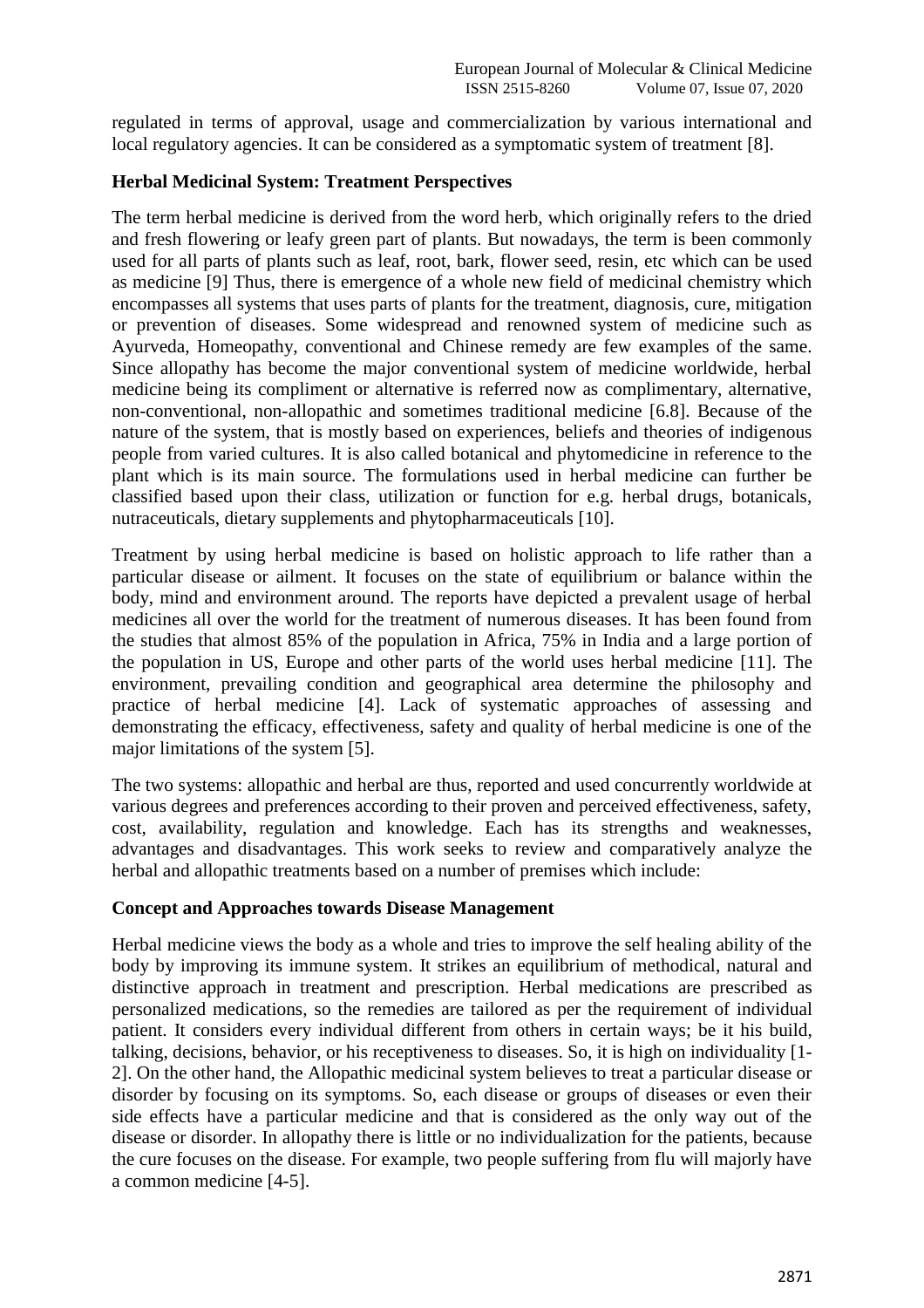# **Problems Associated with Safety Concerns**

Concern for the safety is one of the most important aspects of drugs discovery and use. Allopathic system of medicine involves very sophisticated process that involves very practical preclinical, clinical and post clinical investigations that check not only the efficacy and effectiveness of medicines but also the safety and potential toxicity. It involves various quality control procedures that ensures the lack of toxicity of medicinal substances before approval and use and continues to monitor their usage while in the market. These extensive researches and the strict rules and regulations ensure the safety of allopathic medicines [**7**].

Herbal medicine, however, is obtained from natural sources, so less side effects are expected. But few instances have been reported for the severe physical problems such as allergic reactions, liver or kidney breakdown, cancer, and even death caused by them [12]. Most of the herbal products presently in use being marketed have not been brought to a drug-approval process to express their safety and efficiency. Some of them contain mercury, lead, arsenic, corticoids and poisonous unprocessed matter in injurious amounts. Hepatic dysfunctioning and even death subsequent to the ingestion of medication has been reported [13]. Research has shown that 25% of the cases of childhood blindness in Nigeria and India is related with the employment of traditional eye medicines [4-5]. While the adverse effects of some plants have been reported, perhaps the biggest problem in Nigeria concerning herbal medicine is deficiency of standardization and few safety guidelines. The standardization of a medicine obtained from the herbal sources that may include large number of chemical constituents, with minimal or absential evidence which might be accountable for the supposed or proven beneficial response, is not an easy matter. Because of these, the public opinion of people is divided for and against the consumption of herbal medicine. Few of them agree with the safety and effectiveness, while others believe that the herbal medicines are dangerous for the health and should be properly tested before consumption [14].

# **Dosage Forms and Mode of Administration**

Indigenous cultures in Africa and around the world use herbs to minimize inflammation, manage pain, relax muscles and help in improvising digestion and elimination, as well as to enhance appetite. From the herbal bitter to the herbal soap, toothpaste, cream, and even tea, the herbal approach has been widely included in daily routine. Furthermore, it also includes various kinds of folk, unconventional and indeed any kind of therapeutic method that has been handed down by the tradition of a community or ethnic group. Herbal medicines are made available in the market in various solid, semisolid and liquid extract, even these and also sold as fresh or dried plants. They are used for chronic illnesses such as back pain, or to treat stress-related conditions which may appear very difficult to manage. Beyond the use of herbs to treat diseases, these have also been employed as health supplements to treat even sexual problems. However, this is not new in many societies. Body energizers or action pills have been with Nigerians from the time when women went about with calabash on their heads selling a powdery substance to enhance manhood, or when the Hausa/Fulani men went around with a particular root called Burantanshi or Ogun Aleko by the Yoruba herbal sellers of western Nigeria. Herbal sexual boosters are becoming increasingly popular among sexually active young adult men to boost their sexual powers [15].

Allopathic medicines are formulated in different solid, semi-solid, liquid and even gaseous dosage forms. After thorough research of the best form a medicine will be effective, the allopathic medicinal system formulate and produce drugs as tablets, capsules, granules, powders, solutions, suspensions, emulsions, sprays, injections, etc. They are administered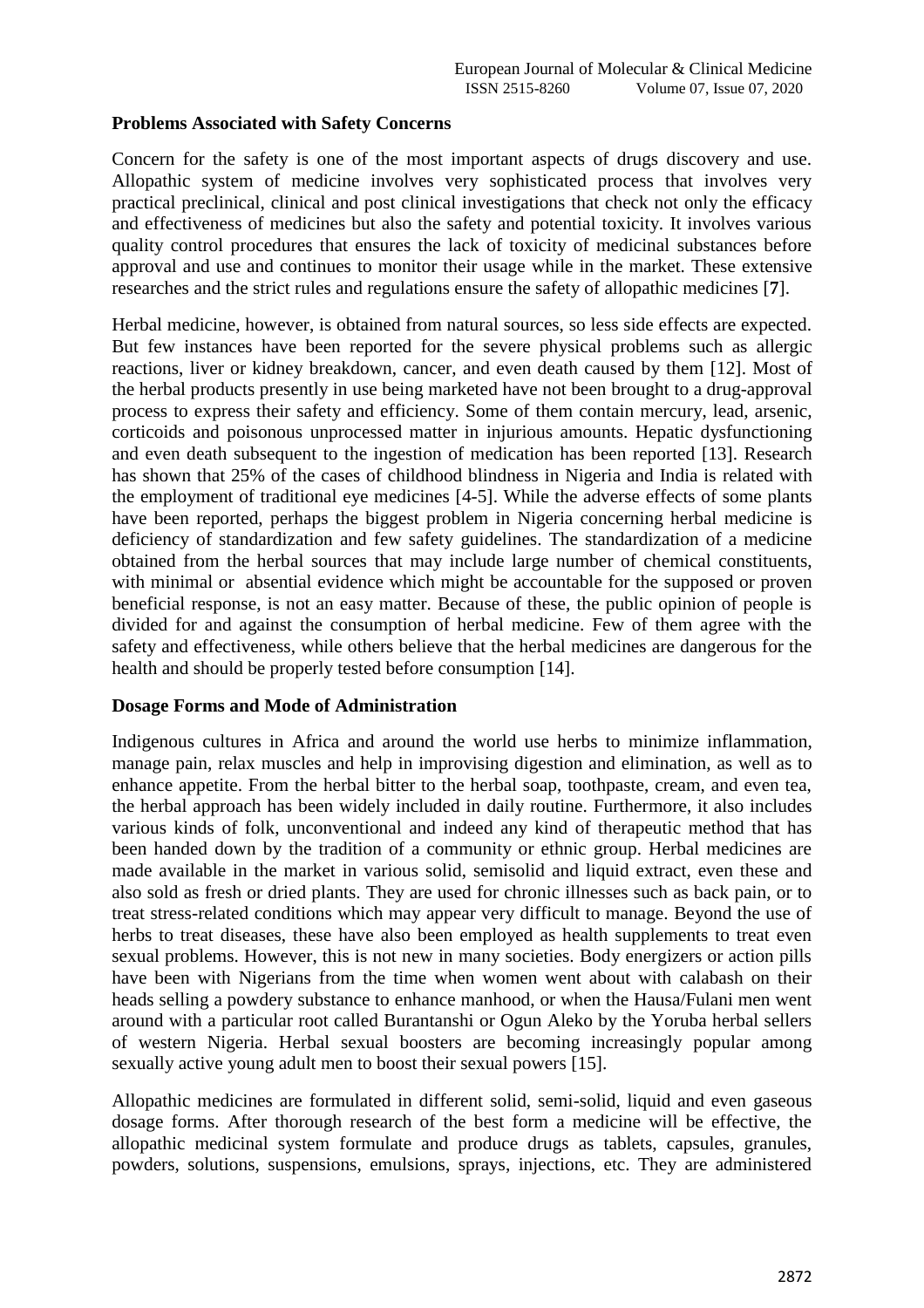orally, subcutaneously, intramuscularly, by inhalation and through other various modes of administration [16].

# **The Impact and Choice of Medicinal System Globally**

Although allopathy has been the most acceptable system of medicine over the years, people are now shifting back to the utilization of herbal medicine. This is due to the following setbacks of allopathic medicine: [7-8].

- Its relief from ailments is only symptomatic
- It has serious and frustrating side effects
- It is very costly

Herbal medicine like ayurveda and homeopathy are preferred in these types of settings because of the following characteristic features:

- Less expensive and more reasonable
- Directly corresponds to the patient's beliefs
- More accessible
- Time tested
- Considered natural and safer
- Considered to have less or no side effects [17].

# **Studies and Reviews on Comparison of Herbal and Allopathic Medicine in Health Care**

Several studies and reviews have been conducted on the comparison of herbal and allopathic medicine and their use in health care.

# **Assessment of efficiency of substituted Medicine with Allopathy in management of Oral Fungal Infection**

In a clinical study described as interventional, observational and comparative, Desai and Sharma, 2016 compared the efficacy of tea tree oil (TTO) which is a herbal medicine imitated from the paper bark tree myrtaceae, and used for over more than thousands of years by Australian Aborigines with an allopathic antifungal medicine, clotrimazole and a traditional type of therapy in the treatment of infection spreaded orally due to fungus. Thirty six enrolled healthy participants of 20-60 years of age were divided into three groups. TTO (0.25% rinsed) was given to Group I, clotrimazole was administered to Group II and Group III was given a conservative form of treatment. Four most important parameters of the oral fungal infection, lesion and subjective symptoms were clinically evaluated on periodic follow-up. Group 1with TTO was found to be more efficacious and no toxicity was reported with it. The results obtained concluded that the herbal TTO is not only a non toxic antifungal, but is also more efficient than clotrimazole as oral antifungal agent. It was also found to show a great potential as an oral health medication in healthcare [18].

# **Assessment of Allopathic and Herbal Medicinal system for the management of Entamoeba histolytica: a Double Blind clinical Trial**

Irfanullah and Ghani 2015; designed and conducted a randomized double blind clinical trial to compare metronidazole and diloxanide furoate (MDF), a combination of allopathic drugs with a herbal medication, endemali for the cure and side effect of the human intestinal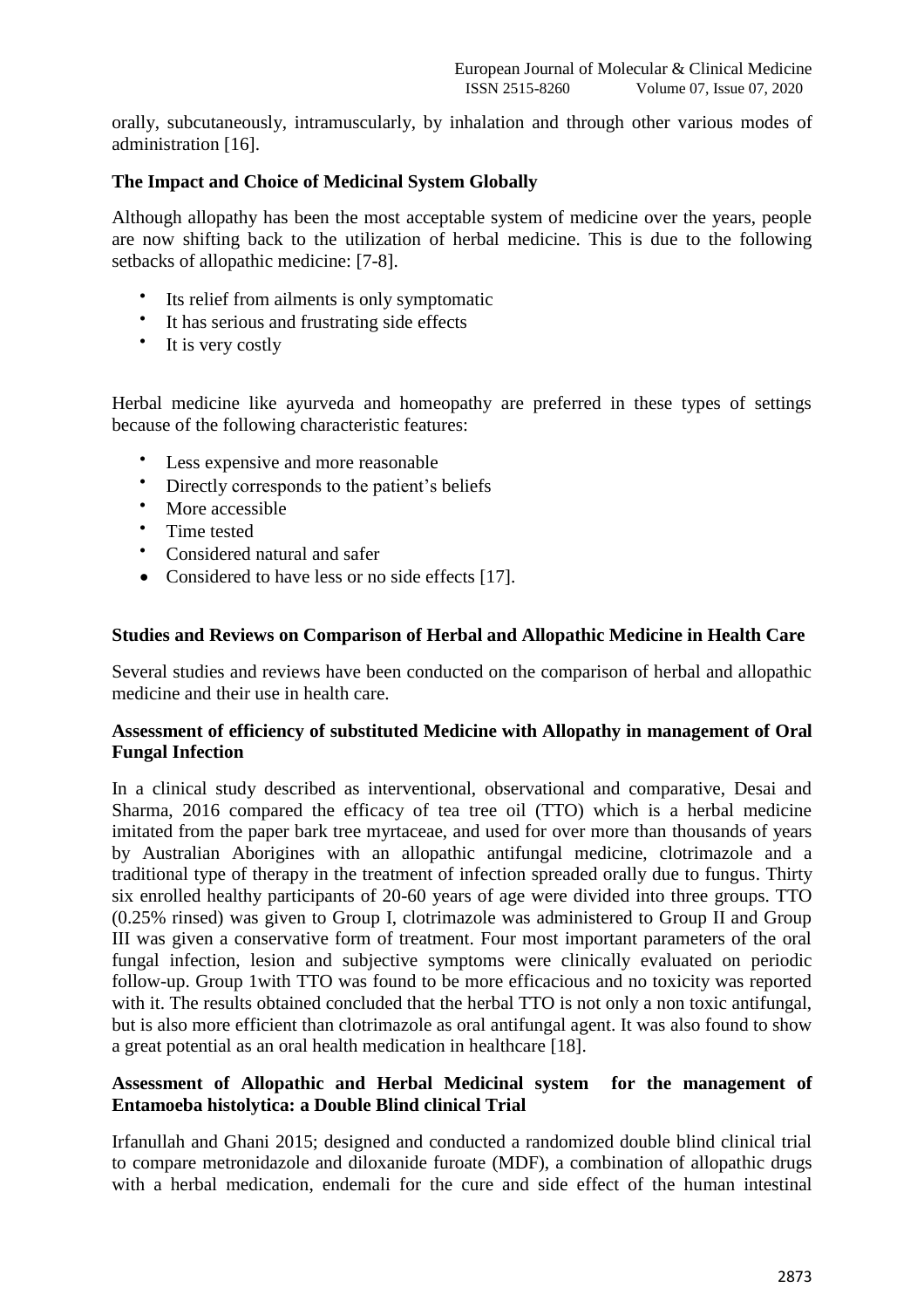pathogen, Entamoeba histolytica with the aim of finding the most appropriate drug for the killer disease. The study undertaken in two areas of Karachi Pakistan selected one hundred and seventy one patients of Entamoeba histolytica. They were indiscriminately allocated to two groups of eighty six and eighty five and administered the allopathic and herbal therapy respectively; however seventy eight patients in allopathic group and seventy five patients in the group related to herbal medication completed the trial.

MDF and endemali were found to be successful and equally efficacious in the treatment of intestinal amoebiasis caused by Entamoeba histolytica. Endemali was found to have lesser side effects than MDF from the result of the study. Around 71.30% was success rate of the two methods of treatment in this study. The study concluded that although both MDF and endemali can be used to cure Entamoeba histolytica caused by intestinal amoebiasis, but more research is needed to improve these medications and to find medication with higher success [19].

# **Herbal and Hepatoprotective Drugs Acting on Peptic Ulcer and Liver Disease**

Gupta and Singh, 2011 reviewed physiological and pathophysiological aspects associated to peptic ulcer and liver disease and herbal drugs used for the management of gastrointestinal ulcers. They defined peptic ulcer as an inequality between offensive and defensive gastric factors and asserts that there are bunch of herbal drugs that have good possibility to treat peptic ulcer and other gastrointestinal disorders both from conventional knowledge and scientific information. According to the review the herbal system is a grown-up system of medicine and cannot be ruled out as quackery. The fact that olden findings and credentials have through the centuries provided us with information on the expansion of life-saving drugs is another evidence of the usefulness of the herbal treatment. Astragalus, Barberry (Barberis vulgaris), Bilberry (Vaccinium miritilus), Calendula (Calendula officinalis), etc are some of the herbal formulations they reviewed as being used in the treatment of peptic ulcer. They listed several herbal drugs used in the treatment of liver disease to include Liv-52, LIMARIN®, Cirrhitin, etc [20].

# **Herbs and their Interaction with Allopathic drugs**

Monish and co-authors reported on the interaction of herbal formulations with allopathic drugs. Sometimes the drugs support the effect of each other while at times undesirable effects are produced. They defined drug interaction as the effect of two or more drugs taken into the body in each other. Describing drug interaction as an important to be considered in healthcare they noted that herbal and allopathic medicines both have different pharmacokinetic and pharmacodyanamic effects that may produce different therapeutic responses. They concluded that careful study needs to be carried out while taking herbal and allopathic medicines together in order to avoid potential harmful drug interactions [21-23].

# **General Awareness and comparative reputation of Allopathic, Ayurvedic and Homeopathic Systems**

Jawla et al., investigated the awareness of the systems of medicine: allopathic, ayurvedic and homeopathic and their and popularity or preference among common people. The study which consisted of 500 participants also evaluated the preference for these systems regarding the treatment of some common ailments such as tooth ache, common cold, diabetes, obesity, sore throat, headache, etc and in case of medical emergency as well as the views of the participants regarding role of pharmacist and the government in promoting the use of these drugs.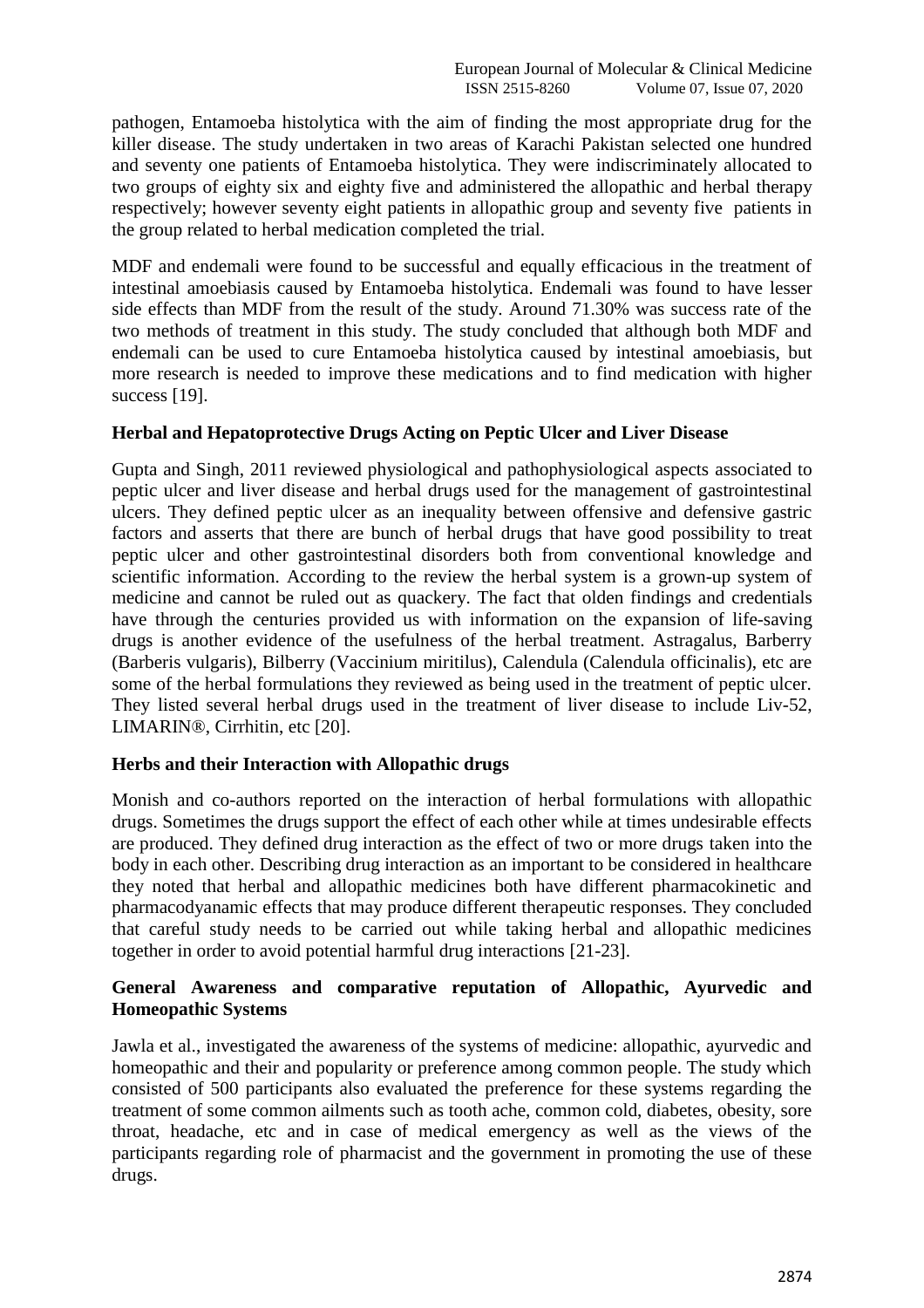The result of the study shows that although about 41% of the population has good confidence in herbal medicine, more than 50% of the population prefers allopathic medicine especially in the case of medical emergency.

# **CONCLUSION**

In an extensive study, the survey of the literature on ayurvedic (herbal) medicine and allopathic medicine depicted the strengths and weaknesses and suggested fusing the two to form an integrated approach that will utilize both systems in healthcare. This is because both the systems have their loopholes, but fusing their best leads to encouraging results. Emphasis is laid more to prevention in Ayurvedic medicine. Health is an indispensable asset in the life and development of individuals and countries. An efficient health care is therefore a pressing need to prevent, diagnose, treat and cure diseases and ensure the general well being of individuals and societies. With the development of human societies, different medical systems have been evolved and developed according to the need of the society. Herbal and allopathic medicinal systems are the two most common systems of medicine are used in health care for that purpose.

# **REFERENCES**

- [1] Vipula (**2014)**. Ayurveda & Allopathy: An Integrated Approach. Guru Drone J. Pharmacy. Res., 2(4), 17-22.
- [2] Bhargava, J., Khan, Z. Y. (2012). Comparative evaluation of the efficacy and the side effects of imipramine, sertraline and an ayurvedic formulation in patients of depression. J. Clin. Diag. Res., 6(2), 220-225.
- [3] Elvin-Lewis M. (2001), Should we be concerned about herbal remedies. J. Ethnopharmacol., 75(2), 141-64.
- [4] Calixto, J. B. (2000). Efficacy, safety, quality control, marketing and regulatory guidelines for herbal medicines (phytotherapeutic agents). Braz. J. Med. Biol. Res., 33(2), 179-89.
- [5] Gogtay, N. J., Bhatt, H. A., Dalvi, S. S.; Kshirsagar, N. A. (2002). The use and safety of non-allopathic indian medicines. Drug Safety**,** 25(14), 1005-19.
- [6] Galor, S. W. and Benzie, I. F. F. Herbal Medicine: An Introduction to Its History, Usage, Regulation, Current Trends, and Research Needs. Herbal Medicine: Biomolecular and Clinical Aspects. 2nd Edition, p67-71.
- [7] Kumar, K., Rai, A. K. (2011). A Review on Conventional and Ayurvedic medicine: Need of Time for their Synergistic Effects. Int'l J. Pharm. Life Sc., 1, 13.
- [8] Jawla, S.; Gupta, A. K.; Singla, R. Gupta, V. (2009). General Awareness and Relative Popularity of Allopathic, Ayurvedic and Homeopathic Systems J. Chem. Pharm. Res., 1(1),105-112
- [9] Mahato, R. I., Narang, A. S. (2011). Pharmaceutical dosage forms and drug delivery. CRC Press, Oct 25.
- [10] Manish, G., Thein, W. N.; R, Ishab, K. (2015). Marketing trends and future of herbal in the treatment of various diseases, 4(9), 135.
- [11] Miller L.G. (1998). Herbal medicinals: selected clinical considerations focusing on known or potential drug-herb interactions. Arch. Intern. Med., 158(20): 2200-11.
- [12] Pal, S. K. and Shukla, Y. (2003). Herbal medicine current status and the future. Asian Pac. J. Cancer Prev., 4, 281-288.